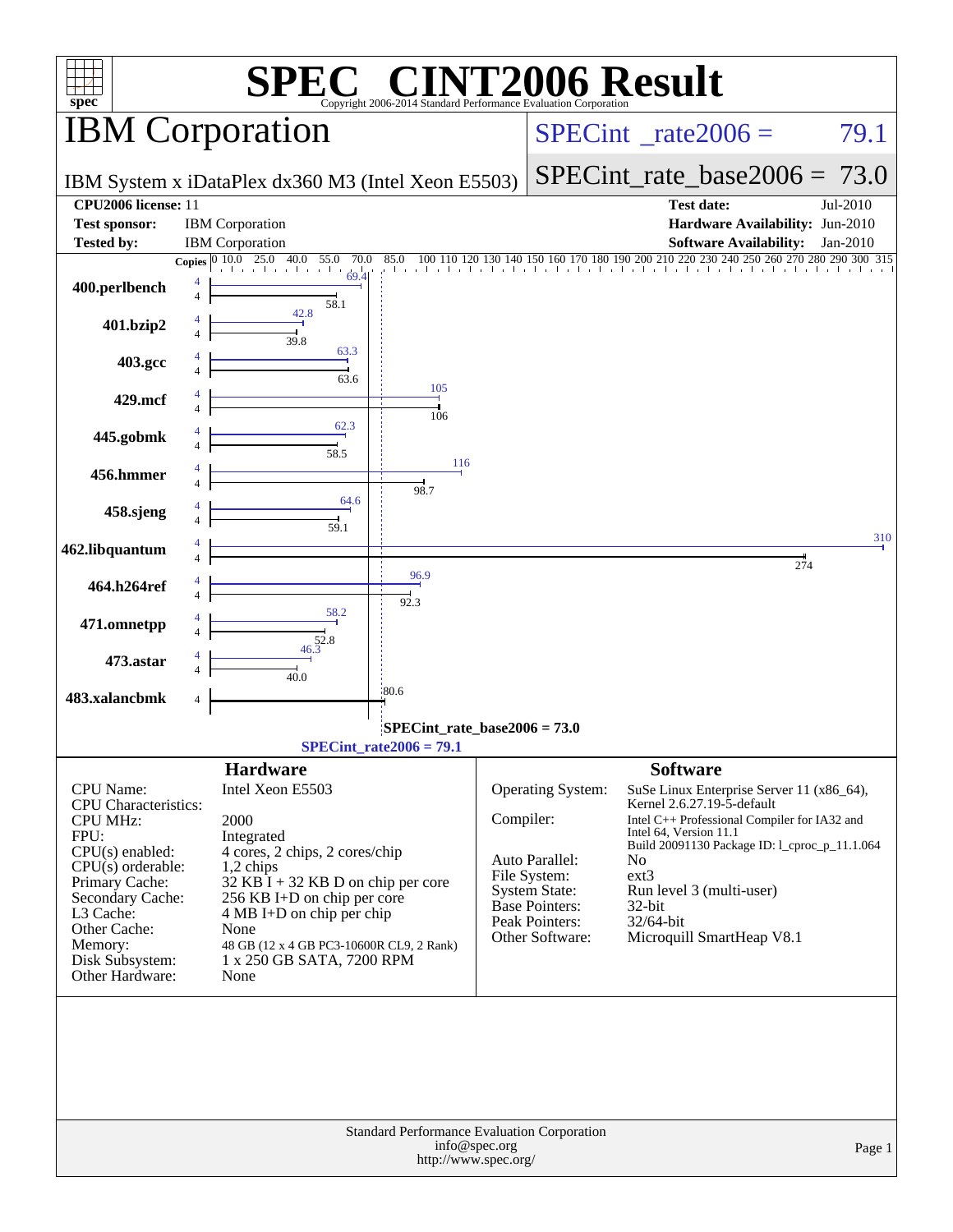

## IBM Corporation

SPECint rate $2006 = 79.1$ 

IBM System x iDataPlex dx360 M3 (Intel Xeon E5503)

[SPECint\\_rate\\_base2006 =](http://www.spec.org/auto/cpu2006/Docs/result-fields.html#SPECintratebase2006) 73.0

**[CPU2006 license:](http://www.spec.org/auto/cpu2006/Docs/result-fields.html#CPU2006license)** 11 **[Test date:](http://www.spec.org/auto/cpu2006/Docs/result-fields.html#Testdate)** Jul-2010

**[Test sponsor:](http://www.spec.org/auto/cpu2006/Docs/result-fields.html#Testsponsor)** IBM Corporation **[Hardware Availability:](http://www.spec.org/auto/cpu2006/Docs/result-fields.html#HardwareAvailability)** Jun-2010 **[Tested by:](http://www.spec.org/auto/cpu2006/Docs/result-fields.html#Testedby)** IBM Corporation **[Software Availability:](http://www.spec.org/auto/cpu2006/Docs/result-fields.html#SoftwareAvailability)** Jan-2010

#### **[Results Table](http://www.spec.org/auto/cpu2006/Docs/result-fields.html#ResultsTable)**

|                    | <b>Base</b>   |                |       |         |       |                |             | <b>Peak</b>   |                |              |                                                                                                          |              |                |              |
|--------------------|---------------|----------------|-------|---------|-------|----------------|-------------|---------------|----------------|--------------|----------------------------------------------------------------------------------------------------------|--------------|----------------|--------------|
| <b>Benchmark</b>   | <b>Copies</b> | <b>Seconds</b> | Ratio | Seconds | Ratio | <b>Seconds</b> | Ratio       | <b>Copies</b> | <b>Seconds</b> | <b>Ratio</b> | <b>Seconds</b>                                                                                           | <b>Ratio</b> | <b>Seconds</b> | <b>Ratio</b> |
| 400.perlbench      |               | 673            | 58.1  | 673     | 58.1  | 672            | 58.1        |               | 564            | 69.3         | 564                                                                                                      | 69.4         | 563            | 69.4         |
| 401.bzip2          |               | 970            | 39.8  | 976     | 39.5  | 971            | 39.8        |               | 903            | 42.8         | 902                                                                                                      | 42.8         | 907            | 42.5         |
| $403.\mathrm{gcc}$ |               | 506            | 63.6  | 507     | 63.5  | 505            | 63.7        |               | 510            | 63.1         | 507                                                                                                      | 63.5         | 509            | 63.3         |
| $429$ .mcf         |               | 347            | 105   | 345     | 106   | 345            | 106         |               | 345            | 106          | 346                                                                                                      | 105          | 346            | 105          |
| $445$ .gobm $k$    |               | 718            | 58.4  | 718     | 58.5  | 718            | <u>58.5</u> |               | 673            | 62.4         | 674                                                                                                      | 62.3         | 675            | 62.2         |
| 456.hmmer          |               | 378            | 98.7  | 380     | 98.2  | 378            | 98.8        |               | 323            | 116          | 322                                                                                                      | 116          | 322            | <u>116</u>   |
| $458$ .sjeng       |               | 820            | 59.0  | 819     | 59.1  | 818            | 59.2        |               | 749            | 64.7         | 749                                                                                                      | 64.6         | 749            | 64.6         |
| 462.libquantum     |               | 302            | 274   | 302     | 274   | 302            | 274         |               | 267            | 310          | 267                                                                                                      | 310          | 267            | 311          |
| 464.h264ref        |               | 959            | 92.3  | 959     | 92.3  | 958            | 92.4        |               | 913            | 96.9         | 913                                                                                                      | 96.9         | 915            | 96.8         |
| 471.omnetpp        |               | 472            | 53.0  | 473     | 52.8  | 473            | 52.8        |               | 429            | 58.3         | 430                                                                                                      | 58.2         | 429            | 58.2         |
| 473.astar          |               | 703            | 39.9  | 702     | 40.0  | 702            | 40.0        |               | 607            | 46.2         | 607                                                                                                      | 46.3         | 605            | 46.4         |
| 483.xalancbmk      |               | 342            | 80.6  | 343     | 80.5  | 343            | 80.6        |               | 342            | 80.6         | 343                                                                                                      | 80.5         | 343            | 80.6         |
|                    |               |                |       |         |       |                |             |               |                |              | Results appear in the order in which they were run. Bold underlined text indicates a median measurement. |              |                |              |

#### **[Submit Notes](http://www.spec.org/auto/cpu2006/Docs/result-fields.html#SubmitNotes)**

The config file option 'submit' was used. numactl was used to bind copies to the cores

#### **[Platform Notes](http://www.spec.org/auto/cpu2006/Docs/result-fields.html#PlatformNotes)**

 Turbo Mode Enable Turbo Boost set to Traditional CPU C State Enable

#### **[General Notes](http://www.spec.org/auto/cpu2006/Docs/result-fields.html#GeneralNotes)**

 Binaries were compiled on SLES 10 with Binutils 2.18.50.0.7.20080502 'ulimit -s unlimited' was used to set the stack size to unlimited prior to run

### **[Base Compiler Invocation](http://www.spec.org/auto/cpu2006/Docs/result-fields.html#BaseCompilerInvocation)**

[C benchmarks](http://www.spec.org/auto/cpu2006/Docs/result-fields.html#Cbenchmarks): [icc -m32](http://www.spec.org/cpu2006/results/res2010q3/cpu2006-20100802-12715.flags.html#user_CCbase_intel_icc_32bit_5ff4a39e364c98233615fdd38438c6f2)

[C++ benchmarks:](http://www.spec.org/auto/cpu2006/Docs/result-fields.html#CXXbenchmarks) [icpc -m32](http://www.spec.org/cpu2006/results/res2010q3/cpu2006-20100802-12715.flags.html#user_CXXbase_intel_icpc_32bit_4e5a5ef1a53fd332b3c49e69c3330699)

> Standard Performance Evaluation Corporation [info@spec.org](mailto:info@spec.org) <http://www.spec.org/>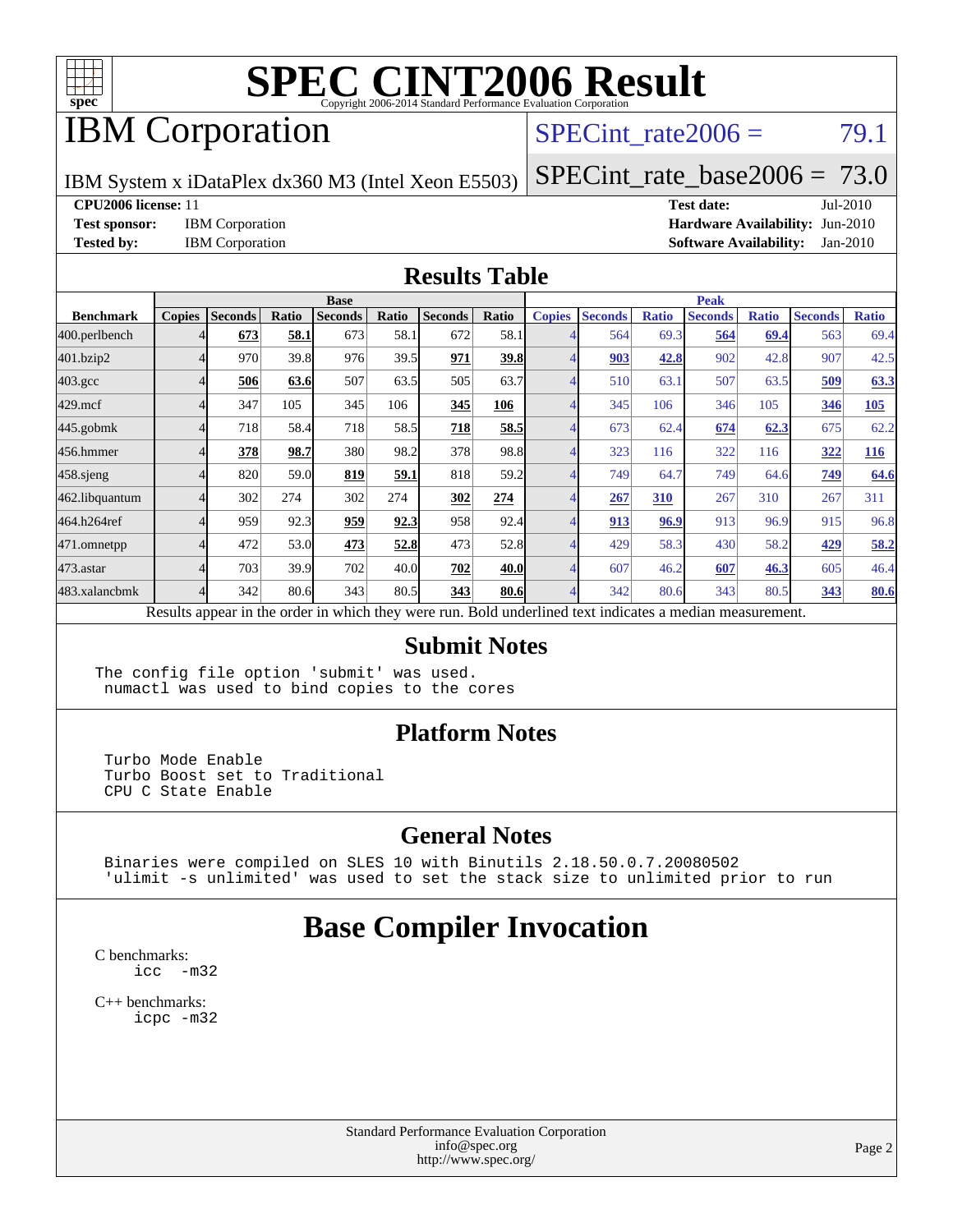

# **IBM Corporation**

SPECint rate $2006 = 79.1$ 

IBM System x iDataPlex dx360 M3 (Intel Xeon E5503)

[SPECint\\_rate\\_base2006 =](http://www.spec.org/auto/cpu2006/Docs/result-fields.html#SPECintratebase2006)  $73.0$ 

**[Test sponsor:](http://www.spec.org/auto/cpu2006/Docs/result-fields.html#Testsponsor)** IBM Corporation **[Hardware Availability:](http://www.spec.org/auto/cpu2006/Docs/result-fields.html#HardwareAvailability)** Jun-2010 **[Tested by:](http://www.spec.org/auto/cpu2006/Docs/result-fields.html#Testedby)** IBM Corporation **[Software Availability:](http://www.spec.org/auto/cpu2006/Docs/result-fields.html#SoftwareAvailability)** Jan-2010

**[CPU2006 license:](http://www.spec.org/auto/cpu2006/Docs/result-fields.html#CPU2006license)** 11 **[Test date:](http://www.spec.org/auto/cpu2006/Docs/result-fields.html#Testdate)** Jul-2010

### **[Base Portability Flags](http://www.spec.org/auto/cpu2006/Docs/result-fields.html#BasePortabilityFlags)**

 400.perlbench: [-DSPEC\\_CPU\\_LINUX\\_IA32](http://www.spec.org/cpu2006/results/res2010q3/cpu2006-20100802-12715.flags.html#b400.perlbench_baseCPORTABILITY_DSPEC_CPU_LINUX_IA32) 462.libquantum: [-DSPEC\\_CPU\\_LINUX](http://www.spec.org/cpu2006/results/res2010q3/cpu2006-20100802-12715.flags.html#b462.libquantum_baseCPORTABILITY_DSPEC_CPU_LINUX) 483.xalancbmk: [-DSPEC\\_CPU\\_LINUX](http://www.spec.org/cpu2006/results/res2010q3/cpu2006-20100802-12715.flags.html#b483.xalancbmk_baseCXXPORTABILITY_DSPEC_CPU_LINUX)

**[Base Optimization Flags](http://www.spec.org/auto/cpu2006/Docs/result-fields.html#BaseOptimizationFlags)**

[C benchmarks](http://www.spec.org/auto/cpu2006/Docs/result-fields.html#Cbenchmarks):

[-xSSE4.2](http://www.spec.org/cpu2006/results/res2010q3/cpu2006-20100802-12715.flags.html#user_CCbase_f-xSSE42_f91528193cf0b216347adb8b939d4107) [-ipo](http://www.spec.org/cpu2006/results/res2010q3/cpu2006-20100802-12715.flags.html#user_CCbase_f-ipo) [-O3](http://www.spec.org/cpu2006/results/res2010q3/cpu2006-20100802-12715.flags.html#user_CCbase_f-O3) [-no-prec-div](http://www.spec.org/cpu2006/results/res2010q3/cpu2006-20100802-12715.flags.html#user_CCbase_f-no-prec-div) [-static](http://www.spec.org/cpu2006/results/res2010q3/cpu2006-20100802-12715.flags.html#user_CCbase_f-static) [-opt-prefetch](http://www.spec.org/cpu2006/results/res2010q3/cpu2006-20100802-12715.flags.html#user_CCbase_f-opt-prefetch)

[C++ benchmarks:](http://www.spec.org/auto/cpu2006/Docs/result-fields.html#CXXbenchmarks)

[-xSSE4.2](http://www.spec.org/cpu2006/results/res2010q3/cpu2006-20100802-12715.flags.html#user_CXXbase_f-xSSE42_f91528193cf0b216347adb8b939d4107) [-ipo](http://www.spec.org/cpu2006/results/res2010q3/cpu2006-20100802-12715.flags.html#user_CXXbase_f-ipo) [-O3](http://www.spec.org/cpu2006/results/res2010q3/cpu2006-20100802-12715.flags.html#user_CXXbase_f-O3) [-no-prec-div](http://www.spec.org/cpu2006/results/res2010q3/cpu2006-20100802-12715.flags.html#user_CXXbase_f-no-prec-div) [-opt-prefetch](http://www.spec.org/cpu2006/results/res2010q3/cpu2006-20100802-12715.flags.html#user_CXXbase_f-opt-prefetch) [-Wl,-z,muldefs](http://www.spec.org/cpu2006/results/res2010q3/cpu2006-20100802-12715.flags.html#user_CXXbase_link_force_multiple1_74079c344b956b9658436fd1b6dd3a8a) [-L/home/cmplr/usr3/alrahate/cpu2006.1.1.ic11.1/libic11.1-32bit -lsmartheap](http://www.spec.org/cpu2006/results/res2010q3/cpu2006-20100802-12715.flags.html#user_CXXbase_SmartHeap_d86dffe4a79b79ef8890d5cce17030c3)

### **[Base Other Flags](http://www.spec.org/auto/cpu2006/Docs/result-fields.html#BaseOtherFlags)**

[C benchmarks](http://www.spec.org/auto/cpu2006/Docs/result-fields.html#Cbenchmarks):

403.gcc: [-Dalloca=\\_alloca](http://www.spec.org/cpu2006/results/res2010q3/cpu2006-20100802-12715.flags.html#b403.gcc_baseEXTRA_CFLAGS_Dalloca_be3056838c12de2578596ca5467af7f3)

### **[Peak Compiler Invocation](http://www.spec.org/auto/cpu2006/Docs/result-fields.html#PeakCompilerInvocation)**

[C benchmarks \(except as noted below\)](http://www.spec.org/auto/cpu2006/Docs/result-fields.html#Cbenchmarksexceptasnotedbelow):

[icc -m32](http://www.spec.org/cpu2006/results/res2010q3/cpu2006-20100802-12715.flags.html#user_CCpeak_intel_icc_32bit_5ff4a39e364c98233615fdd38438c6f2)

401.bzip2: [icc -m64](http://www.spec.org/cpu2006/results/res2010q3/cpu2006-20100802-12715.flags.html#user_peakCCLD401_bzip2_intel_icc_64bit_bda6cc9af1fdbb0edc3795bac97ada53)

456.hmmer: [icc -m64](http://www.spec.org/cpu2006/results/res2010q3/cpu2006-20100802-12715.flags.html#user_peakCCLD456_hmmer_intel_icc_64bit_bda6cc9af1fdbb0edc3795bac97ada53)

458.sjeng: [icc -m64](http://www.spec.org/cpu2006/results/res2010q3/cpu2006-20100802-12715.flags.html#user_peakCCLD458_sjeng_intel_icc_64bit_bda6cc9af1fdbb0edc3795bac97ada53)

462.libquantum: [icc -m64](http://www.spec.org/cpu2006/results/res2010q3/cpu2006-20100802-12715.flags.html#user_peakCCLD462_libquantum_intel_icc_64bit_bda6cc9af1fdbb0edc3795bac97ada53)

[C++ benchmarks \(except as noted below\):](http://www.spec.org/auto/cpu2006/Docs/result-fields.html#CXXbenchmarksexceptasnotedbelow) [icpc -m32](http://www.spec.org/cpu2006/results/res2010q3/cpu2006-20100802-12715.flags.html#user_CXXpeak_intel_icpc_32bit_4e5a5ef1a53fd332b3c49e69c3330699)

473.astar: [icpc -m64](http://www.spec.org/cpu2006/results/res2010q3/cpu2006-20100802-12715.flags.html#user_peakCXXLD473_astar_intel_icpc_64bit_fc66a5337ce925472a5c54ad6a0de310)

### **[Peak Portability Flags](http://www.spec.org/auto/cpu2006/Docs/result-fields.html#PeakPortabilityFlags)**

 400.perlbench: [-DSPEC\\_CPU\\_LINUX\\_IA32](http://www.spec.org/cpu2006/results/res2010q3/cpu2006-20100802-12715.flags.html#b400.perlbench_peakCPORTABILITY_DSPEC_CPU_LINUX_IA32) 401.bzip2: [-DSPEC\\_CPU\\_LP64](http://www.spec.org/cpu2006/results/res2010q3/cpu2006-20100802-12715.flags.html#suite_peakCPORTABILITY401_bzip2_DSPEC_CPU_LP64)

Continued on next page

Standard Performance Evaluation Corporation [info@spec.org](mailto:info@spec.org) <http://www.spec.org/>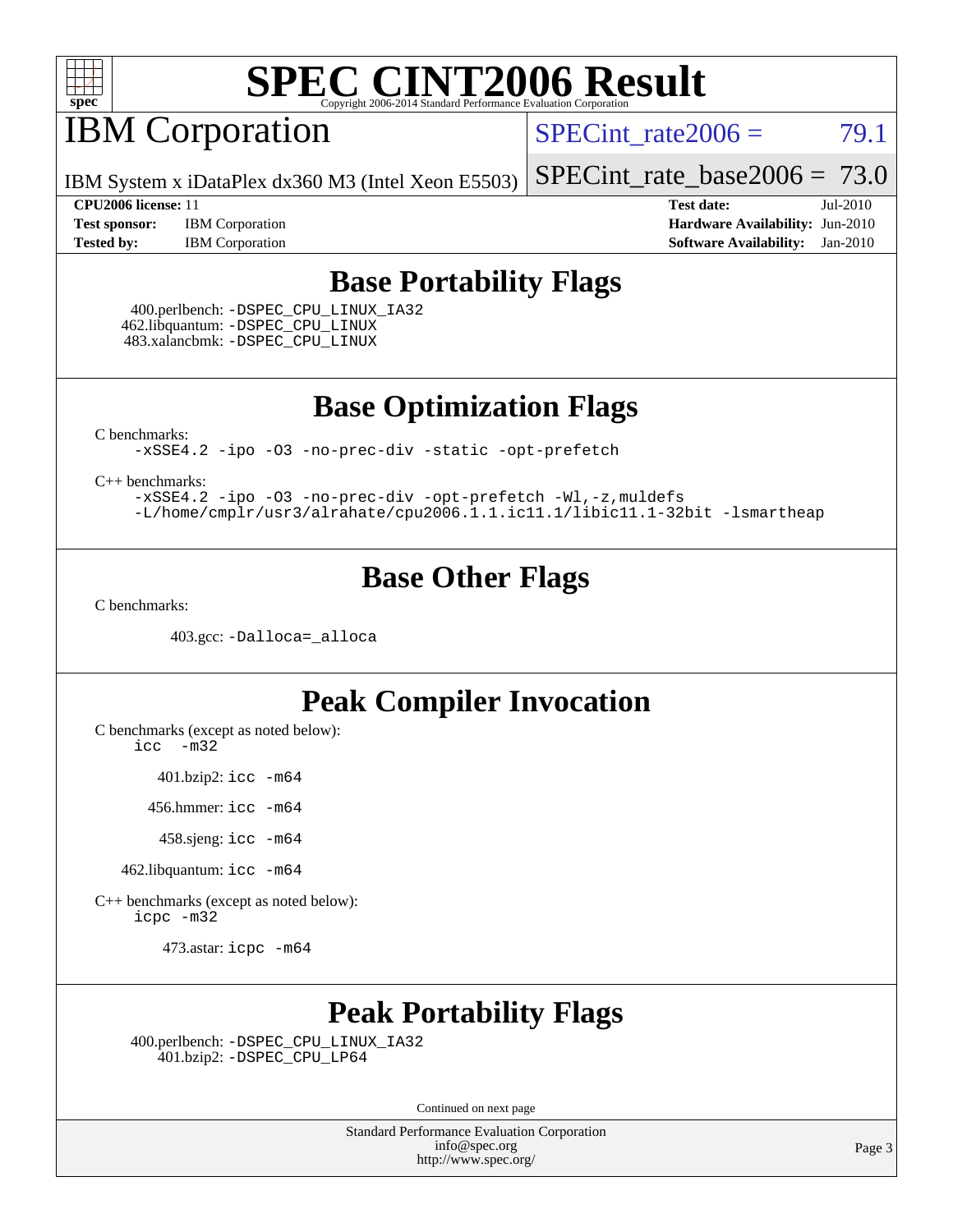

IBM Corporation

SPECint rate $2006 = 79.1$ 

IBM System x iDataPlex dx360 M3 (Intel Xeon E5503)

[SPECint\\_rate\\_base2006 =](http://www.spec.org/auto/cpu2006/Docs/result-fields.html#SPECintratebase2006)  $73.0$ 

**[Test sponsor:](http://www.spec.org/auto/cpu2006/Docs/result-fields.html#Testsponsor)** IBM Corporation **[Hardware Availability:](http://www.spec.org/auto/cpu2006/Docs/result-fields.html#HardwareAvailability)** Jun-2010 **[Tested by:](http://www.spec.org/auto/cpu2006/Docs/result-fields.html#Testedby)** IBM Corporation **[Software Availability:](http://www.spec.org/auto/cpu2006/Docs/result-fields.html#SoftwareAvailability)** Jan-2010

**[CPU2006 license:](http://www.spec.org/auto/cpu2006/Docs/result-fields.html#CPU2006license)** 11 **[Test date:](http://www.spec.org/auto/cpu2006/Docs/result-fields.html#Testdate)** Jul-2010

## **[Peak Portability Flags \(Continued\)](http://www.spec.org/auto/cpu2006/Docs/result-fields.html#PeakPortabilityFlags)**

 456.hmmer: [-DSPEC\\_CPU\\_LP64](http://www.spec.org/cpu2006/results/res2010q3/cpu2006-20100802-12715.flags.html#suite_peakCPORTABILITY456_hmmer_DSPEC_CPU_LP64) 458.sjeng: [-DSPEC\\_CPU\\_LP64](http://www.spec.org/cpu2006/results/res2010q3/cpu2006-20100802-12715.flags.html#suite_peakCPORTABILITY458_sjeng_DSPEC_CPU_LP64) 462.libquantum: [-DSPEC\\_CPU\\_LP64](http://www.spec.org/cpu2006/results/res2010q3/cpu2006-20100802-12715.flags.html#suite_peakCPORTABILITY462_libquantum_DSPEC_CPU_LP64) [-DSPEC\\_CPU\\_LINUX](http://www.spec.org/cpu2006/results/res2010q3/cpu2006-20100802-12715.flags.html#b462.libquantum_peakCPORTABILITY_DSPEC_CPU_LINUX) 473.astar: [-DSPEC\\_CPU\\_LP64](http://www.spec.org/cpu2006/results/res2010q3/cpu2006-20100802-12715.flags.html#suite_peakCXXPORTABILITY473_astar_DSPEC_CPU_LP64) 483.xalancbmk: [-DSPEC\\_CPU\\_LINUX](http://www.spec.org/cpu2006/results/res2010q3/cpu2006-20100802-12715.flags.html#b483.xalancbmk_peakCXXPORTABILITY_DSPEC_CPU_LINUX)

## **[Peak Optimization Flags](http://www.spec.org/auto/cpu2006/Docs/result-fields.html#PeakOptimizationFlags)**

[C benchmarks](http://www.spec.org/auto/cpu2006/Docs/result-fields.html#Cbenchmarks):

Standard Performance Evaluation Corporation [info@spec.org](mailto:info@spec.org) <http://www.spec.org/> Page 4 400.perlbench: [-xSSE4.2](http://www.spec.org/cpu2006/results/res2010q3/cpu2006-20100802-12715.flags.html#user_peakPASS2_CFLAGSPASS2_LDCFLAGS400_perlbench_f-xSSE42_f91528193cf0b216347adb8b939d4107)(pass 2) [-prof-gen](http://www.spec.org/cpu2006/results/res2010q3/cpu2006-20100802-12715.flags.html#user_peakPASS1_CFLAGSPASS1_LDCFLAGS400_perlbench_prof_gen_e43856698f6ca7b7e442dfd80e94a8fc)(pass 1) [-ipo](http://www.spec.org/cpu2006/results/res2010q3/cpu2006-20100802-12715.flags.html#user_peakPASS2_CFLAGSPASS2_LDCFLAGS400_perlbench_f-ipo)(pass 2) [-O3](http://www.spec.org/cpu2006/results/res2010q3/cpu2006-20100802-12715.flags.html#user_peakPASS2_CFLAGSPASS2_LDCFLAGS400_perlbench_f-O3)(pass 2) [-no-prec-div](http://www.spec.org/cpu2006/results/res2010q3/cpu2006-20100802-12715.flags.html#user_peakPASS2_CFLAGSPASS2_LDCFLAGS400_perlbench_f-no-prec-div)(pass 2) [-static](http://www.spec.org/cpu2006/results/res2010q3/cpu2006-20100802-12715.flags.html#user_peakPASS2_CFLAGSPASS2_LDCFLAGS400_perlbench_f-static)(pass 2) [-prof-use](http://www.spec.org/cpu2006/results/res2010q3/cpu2006-20100802-12715.flags.html#user_peakPASS2_CFLAGSPASS2_LDCFLAGS400_perlbench_prof_use_bccf7792157ff70d64e32fe3e1250b55)(pass 2) [-ansi-alias](http://www.spec.org/cpu2006/results/res2010q3/cpu2006-20100802-12715.flags.html#user_peakCOPTIMIZE400_perlbench_f-ansi-alias) 401.bzip2: [-xSSE4.2](http://www.spec.org/cpu2006/results/res2010q3/cpu2006-20100802-12715.flags.html#user_peakPASS2_CFLAGSPASS2_LDCFLAGS401_bzip2_f-xSSE42_f91528193cf0b216347adb8b939d4107)(pass 2) [-prof-gen](http://www.spec.org/cpu2006/results/res2010q3/cpu2006-20100802-12715.flags.html#user_peakPASS1_CFLAGSPASS1_LDCFLAGS401_bzip2_prof_gen_e43856698f6ca7b7e442dfd80e94a8fc)(pass 1) [-ipo](http://www.spec.org/cpu2006/results/res2010q3/cpu2006-20100802-12715.flags.html#user_peakPASS2_CFLAGSPASS2_LDCFLAGS401_bzip2_f-ipo)(pass 2) [-O3](http://www.spec.org/cpu2006/results/res2010q3/cpu2006-20100802-12715.flags.html#user_peakPASS2_CFLAGSPASS2_LDCFLAGS401_bzip2_f-O3)(pass 2) [-no-prec-div](http://www.spec.org/cpu2006/results/res2010q3/cpu2006-20100802-12715.flags.html#user_peakPASS2_CFLAGSPASS2_LDCFLAGS401_bzip2_f-no-prec-div)(pass 2) [-static](http://www.spec.org/cpu2006/results/res2010q3/cpu2006-20100802-12715.flags.html#user_peakPASS2_CFLAGSPASS2_LDCFLAGS401_bzip2_f-static)(pass 2) [-prof-use](http://www.spec.org/cpu2006/results/res2010q3/cpu2006-20100802-12715.flags.html#user_peakPASS2_CFLAGSPASS2_LDCFLAGS401_bzip2_prof_use_bccf7792157ff70d64e32fe3e1250b55)(pass 2) [-opt-prefetch](http://www.spec.org/cpu2006/results/res2010q3/cpu2006-20100802-12715.flags.html#user_peakCOPTIMIZE401_bzip2_f-opt-prefetch) [-ansi-alias](http://www.spec.org/cpu2006/results/res2010q3/cpu2006-20100802-12715.flags.html#user_peakCOPTIMIZE401_bzip2_f-ansi-alias) [-auto-ilp32](http://www.spec.org/cpu2006/results/res2010q3/cpu2006-20100802-12715.flags.html#user_peakCOPTIMIZE401_bzip2_f-auto-ilp32) 403.gcc: [-xSSE4.2](http://www.spec.org/cpu2006/results/res2010q3/cpu2006-20100802-12715.flags.html#user_peakCOPTIMIZE403_gcc_f-xSSE42_f91528193cf0b216347adb8b939d4107) [-ipo](http://www.spec.org/cpu2006/results/res2010q3/cpu2006-20100802-12715.flags.html#user_peakCOPTIMIZE403_gcc_f-ipo) [-O3](http://www.spec.org/cpu2006/results/res2010q3/cpu2006-20100802-12715.flags.html#user_peakCOPTIMIZE403_gcc_f-O3) [-no-prec-div](http://www.spec.org/cpu2006/results/res2010q3/cpu2006-20100802-12715.flags.html#user_peakCOPTIMIZE403_gcc_f-no-prec-div) [-static](http://www.spec.org/cpu2006/results/res2010q3/cpu2006-20100802-12715.flags.html#user_peakCOPTIMIZE403_gcc_f-static) 429.mcf: [-xSSE4.2](http://www.spec.org/cpu2006/results/res2010q3/cpu2006-20100802-12715.flags.html#user_peakCOPTIMIZE429_mcf_f-xSSE42_f91528193cf0b216347adb8b939d4107) [-ipo](http://www.spec.org/cpu2006/results/res2010q3/cpu2006-20100802-12715.flags.html#user_peakCOPTIMIZE429_mcf_f-ipo) [-O3](http://www.spec.org/cpu2006/results/res2010q3/cpu2006-20100802-12715.flags.html#user_peakCOPTIMIZE429_mcf_f-O3) [-no-prec-div](http://www.spec.org/cpu2006/results/res2010q3/cpu2006-20100802-12715.flags.html#user_peakCOPTIMIZE429_mcf_f-no-prec-div) [-static](http://www.spec.org/cpu2006/results/res2010q3/cpu2006-20100802-12715.flags.html#user_peakCOPTIMIZE429_mcf_f-static) [-opt-prefetch](http://www.spec.org/cpu2006/results/res2010q3/cpu2006-20100802-12715.flags.html#user_peakCOPTIMIZE429_mcf_f-opt-prefetch) 445.gobmk: [-xSSE4.2](http://www.spec.org/cpu2006/results/res2010q3/cpu2006-20100802-12715.flags.html#user_peakPASS2_CFLAGSPASS2_LDCFLAGS445_gobmk_f-xSSE42_f91528193cf0b216347adb8b939d4107)(pass 2) [-prof-gen](http://www.spec.org/cpu2006/results/res2010q3/cpu2006-20100802-12715.flags.html#user_peakPASS1_CFLAGSPASS1_LDCFLAGS445_gobmk_prof_gen_e43856698f6ca7b7e442dfd80e94a8fc)(pass 1) [-prof-use](http://www.spec.org/cpu2006/results/res2010q3/cpu2006-20100802-12715.flags.html#user_peakPASS2_CFLAGSPASS2_LDCFLAGS445_gobmk_prof_use_bccf7792157ff70d64e32fe3e1250b55)(pass 2) [-O2](http://www.spec.org/cpu2006/results/res2010q3/cpu2006-20100802-12715.flags.html#user_peakCOPTIMIZE445_gobmk_f-O2) [-ipo](http://www.spec.org/cpu2006/results/res2010q3/cpu2006-20100802-12715.flags.html#user_peakCOPTIMIZE445_gobmk_f-ipo) [-no-prec-div](http://www.spec.org/cpu2006/results/res2010q3/cpu2006-20100802-12715.flags.html#user_peakCOPTIMIZE445_gobmk_f-no-prec-div) [-ansi-alias](http://www.spec.org/cpu2006/results/res2010q3/cpu2006-20100802-12715.flags.html#user_peakCOPTIMIZE445_gobmk_f-ansi-alias) 456.hmmer: [-xSSE4.2](http://www.spec.org/cpu2006/results/res2010q3/cpu2006-20100802-12715.flags.html#user_peakCOPTIMIZE456_hmmer_f-xSSE42_f91528193cf0b216347adb8b939d4107) [-ipo](http://www.spec.org/cpu2006/results/res2010q3/cpu2006-20100802-12715.flags.html#user_peakCOPTIMIZE456_hmmer_f-ipo) [-O3](http://www.spec.org/cpu2006/results/res2010q3/cpu2006-20100802-12715.flags.html#user_peakCOPTIMIZE456_hmmer_f-O3) [-no-prec-div](http://www.spec.org/cpu2006/results/res2010q3/cpu2006-20100802-12715.flags.html#user_peakCOPTIMIZE456_hmmer_f-no-prec-div) [-static](http://www.spec.org/cpu2006/results/res2010q3/cpu2006-20100802-12715.flags.html#user_peakCOPTIMIZE456_hmmer_f-static) [-unroll2](http://www.spec.org/cpu2006/results/res2010q3/cpu2006-20100802-12715.flags.html#user_peakCOPTIMIZE456_hmmer_f-unroll_784dae83bebfb236979b41d2422d7ec2) [-ansi-alias](http://www.spec.org/cpu2006/results/res2010q3/cpu2006-20100802-12715.flags.html#user_peakCOPTIMIZE456_hmmer_f-ansi-alias) [-auto-ilp32](http://www.spec.org/cpu2006/results/res2010q3/cpu2006-20100802-12715.flags.html#user_peakCOPTIMIZE456_hmmer_f-auto-ilp32) 458.sjeng: [-xSSE4.2](http://www.spec.org/cpu2006/results/res2010q3/cpu2006-20100802-12715.flags.html#user_peakPASS2_CFLAGSPASS2_LDCFLAGS458_sjeng_f-xSSE42_f91528193cf0b216347adb8b939d4107)(pass 2) [-prof-gen](http://www.spec.org/cpu2006/results/res2010q3/cpu2006-20100802-12715.flags.html#user_peakPASS1_CFLAGSPASS1_LDCFLAGS458_sjeng_prof_gen_e43856698f6ca7b7e442dfd80e94a8fc)(pass 1) [-ipo](http://www.spec.org/cpu2006/results/res2010q3/cpu2006-20100802-12715.flags.html#user_peakPASS2_CFLAGSPASS2_LDCFLAGS458_sjeng_f-ipo)(pass 2) [-O3](http://www.spec.org/cpu2006/results/res2010q3/cpu2006-20100802-12715.flags.html#user_peakPASS2_CFLAGSPASS2_LDCFLAGS458_sjeng_f-O3)(pass 2) [-no-prec-div](http://www.spec.org/cpu2006/results/res2010q3/cpu2006-20100802-12715.flags.html#user_peakPASS2_CFLAGSPASS2_LDCFLAGS458_sjeng_f-no-prec-div)(pass 2) [-static](http://www.spec.org/cpu2006/results/res2010q3/cpu2006-20100802-12715.flags.html#user_peakPASS2_CFLAGSPASS2_LDCFLAGS458_sjeng_f-static)(pass 2) [-prof-use](http://www.spec.org/cpu2006/results/res2010q3/cpu2006-20100802-12715.flags.html#user_peakPASS2_CFLAGSPASS2_LDCFLAGS458_sjeng_prof_use_bccf7792157ff70d64e32fe3e1250b55)(pass 2) [-unroll4](http://www.spec.org/cpu2006/results/res2010q3/cpu2006-20100802-12715.flags.html#user_peakCOPTIMIZE458_sjeng_f-unroll_4e5e4ed65b7fd20bdcd365bec371b81f) [-auto-ilp32](http://www.spec.org/cpu2006/results/res2010q3/cpu2006-20100802-12715.flags.html#user_peakCOPTIMIZE458_sjeng_f-auto-ilp32) 462.libquantum: [-xSSE4.2](http://www.spec.org/cpu2006/results/res2010q3/cpu2006-20100802-12715.flags.html#user_peakCOPTIMIZE462_libquantum_f-xSSE42_f91528193cf0b216347adb8b939d4107) [-ipo](http://www.spec.org/cpu2006/results/res2010q3/cpu2006-20100802-12715.flags.html#user_peakCOPTIMIZE462_libquantum_f-ipo) [-O3](http://www.spec.org/cpu2006/results/res2010q3/cpu2006-20100802-12715.flags.html#user_peakCOPTIMIZE462_libquantum_f-O3) [-no-prec-div](http://www.spec.org/cpu2006/results/res2010q3/cpu2006-20100802-12715.flags.html#user_peakCOPTIMIZE462_libquantum_f-no-prec-div) [-static](http://www.spec.org/cpu2006/results/res2010q3/cpu2006-20100802-12715.flags.html#user_peakCOPTIMIZE462_libquantum_f-static) [-auto-ilp32](http://www.spec.org/cpu2006/results/res2010q3/cpu2006-20100802-12715.flags.html#user_peakCOPTIMIZE462_libquantum_f-auto-ilp32) [-opt-prefetch](http://www.spec.org/cpu2006/results/res2010q3/cpu2006-20100802-12715.flags.html#user_peakCOPTIMIZE462_libquantum_f-opt-prefetch) 464.h264ref: [-xSSE4.2](http://www.spec.org/cpu2006/results/res2010q3/cpu2006-20100802-12715.flags.html#user_peakPASS2_CFLAGSPASS2_LDCFLAGS464_h264ref_f-xSSE42_f91528193cf0b216347adb8b939d4107)(pass 2) [-prof-gen](http://www.spec.org/cpu2006/results/res2010q3/cpu2006-20100802-12715.flags.html#user_peakPASS1_CFLAGSPASS1_LDCFLAGS464_h264ref_prof_gen_e43856698f6ca7b7e442dfd80e94a8fc)(pass 1) [-ipo](http://www.spec.org/cpu2006/results/res2010q3/cpu2006-20100802-12715.flags.html#user_peakPASS2_CFLAGSPASS2_LDCFLAGS464_h264ref_f-ipo)(pass 2) [-O3](http://www.spec.org/cpu2006/results/res2010q3/cpu2006-20100802-12715.flags.html#user_peakPASS2_CFLAGSPASS2_LDCFLAGS464_h264ref_f-O3)(pass 2) [-no-prec-div](http://www.spec.org/cpu2006/results/res2010q3/cpu2006-20100802-12715.flags.html#user_peakPASS2_CFLAGSPASS2_LDCFLAGS464_h264ref_f-no-prec-div)(pass 2) [-static](http://www.spec.org/cpu2006/results/res2010q3/cpu2006-20100802-12715.flags.html#user_peakPASS2_CFLAGSPASS2_LDCFLAGS464_h264ref_f-static)(pass 2) [-prof-use](http://www.spec.org/cpu2006/results/res2010q3/cpu2006-20100802-12715.flags.html#user_peakPASS2_CFLAGSPASS2_LDCFLAGS464_h264ref_prof_use_bccf7792157ff70d64e32fe3e1250b55)(pass 2) [-unroll2](http://www.spec.org/cpu2006/results/res2010q3/cpu2006-20100802-12715.flags.html#user_peakCOPTIMIZE464_h264ref_f-unroll_784dae83bebfb236979b41d2422d7ec2) [-ansi-alias](http://www.spec.org/cpu2006/results/res2010q3/cpu2006-20100802-12715.flags.html#user_peakCOPTIMIZE464_h264ref_f-ansi-alias) [C++ benchmarks:](http://www.spec.org/auto/cpu2006/Docs/result-fields.html#CXXbenchmarks) 471.omnetpp: [-xSSE4.2](http://www.spec.org/cpu2006/results/res2010q3/cpu2006-20100802-12715.flags.html#user_peakPASS2_CXXFLAGSPASS2_LDCXXFLAGS471_omnetpp_f-xSSE42_f91528193cf0b216347adb8b939d4107)(pass 2) [-prof-gen](http://www.spec.org/cpu2006/results/res2010q3/cpu2006-20100802-12715.flags.html#user_peakPASS1_CXXFLAGSPASS1_LDCXXFLAGS471_omnetpp_prof_gen_e43856698f6ca7b7e442dfd80e94a8fc)(pass 1) [-ipo](http://www.spec.org/cpu2006/results/res2010q3/cpu2006-20100802-12715.flags.html#user_peakPASS2_CXXFLAGSPASS2_LDCXXFLAGS471_omnetpp_f-ipo)(pass 2) [-O3](http://www.spec.org/cpu2006/results/res2010q3/cpu2006-20100802-12715.flags.html#user_peakPASS2_CXXFLAGSPASS2_LDCXXFLAGS471_omnetpp_f-O3)(pass 2) [-no-prec-div](http://www.spec.org/cpu2006/results/res2010q3/cpu2006-20100802-12715.flags.html#user_peakPASS2_CXXFLAGSPASS2_LDCXXFLAGS471_omnetpp_f-no-prec-div)(pass 2) [-prof-use](http://www.spec.org/cpu2006/results/res2010q3/cpu2006-20100802-12715.flags.html#user_peakPASS2_CXXFLAGSPASS2_LDCXXFLAGS471_omnetpp_prof_use_bccf7792157ff70d64e32fe3e1250b55)(pass 2) [-ansi-alias](http://www.spec.org/cpu2006/results/res2010q3/cpu2006-20100802-12715.flags.html#user_peakCXXOPTIMIZE471_omnetpp_f-ansi-alias) [-opt-ra-region-strategy=block](http://www.spec.org/cpu2006/results/res2010q3/cpu2006-20100802-12715.flags.html#user_peakCXXOPTIMIZE471_omnetpp_f-opt-ra-region-strategy-block_a0a37c372d03933b2a18d4af463c1f69) [-Wl,-z,muldefs](http://www.spec.org/cpu2006/results/res2010q3/cpu2006-20100802-12715.flags.html#user_peakEXTRA_LDFLAGS471_omnetpp_link_force_multiple1_74079c344b956b9658436fd1b6dd3a8a) [-L/home/cmplr/usr3/alrahate/cpu2006.1.1.ic11.1/libic11.1-32bit -lsmartheap](http://www.spec.org/cpu2006/results/res2010q3/cpu2006-20100802-12715.flags.html#user_peakEXTRA_LIBS471_omnetpp_SmartHeap_d86dffe4a79b79ef8890d5cce17030c3)  $473.\text{astar: } -xSSE4$ .  $2(\text{pass 2})$   $-\text{prof-gen}(\text{pass 1})$   $-i\text{po}(\text{pass 2})$ [-O3](http://www.spec.org/cpu2006/results/res2010q3/cpu2006-20100802-12715.flags.html#user_peakPASS2_CXXFLAGSPASS2_LDCXXFLAGS473_astar_f-O3)(pass 2) [-no-prec-div](http://www.spec.org/cpu2006/results/res2010q3/cpu2006-20100802-12715.flags.html#user_peakPASS2_CXXFLAGSPASS2_LDCXXFLAGS473_astar_f-no-prec-div)(pass 2) [-prof-use](http://www.spec.org/cpu2006/results/res2010q3/cpu2006-20100802-12715.flags.html#user_peakPASS2_CXXFLAGSPASS2_LDCXXFLAGS473_astar_prof_use_bccf7792157ff70d64e32fe3e1250b55)(pass 2) [-ansi-alias](http://www.spec.org/cpu2006/results/res2010q3/cpu2006-20100802-12715.flags.html#user_peakCXXOPTIMIZE473_astar_f-ansi-alias) [-opt-ra-region-strategy=routine](http://www.spec.org/cpu2006/results/res2010q3/cpu2006-20100802-12715.flags.html#user_peakCXXOPTIMIZE473_astar_f-opt-ra-region-strategy-routine_ba086ea3b1d46a52e1238e2ca173ed44) [-Wl,-z,muldefs](http://www.spec.org/cpu2006/results/res2010q3/cpu2006-20100802-12715.flags.html#user_peakEXTRA_LDFLAGS473_astar_link_force_multiple1_74079c344b956b9658436fd1b6dd3a8a) Continued on next page